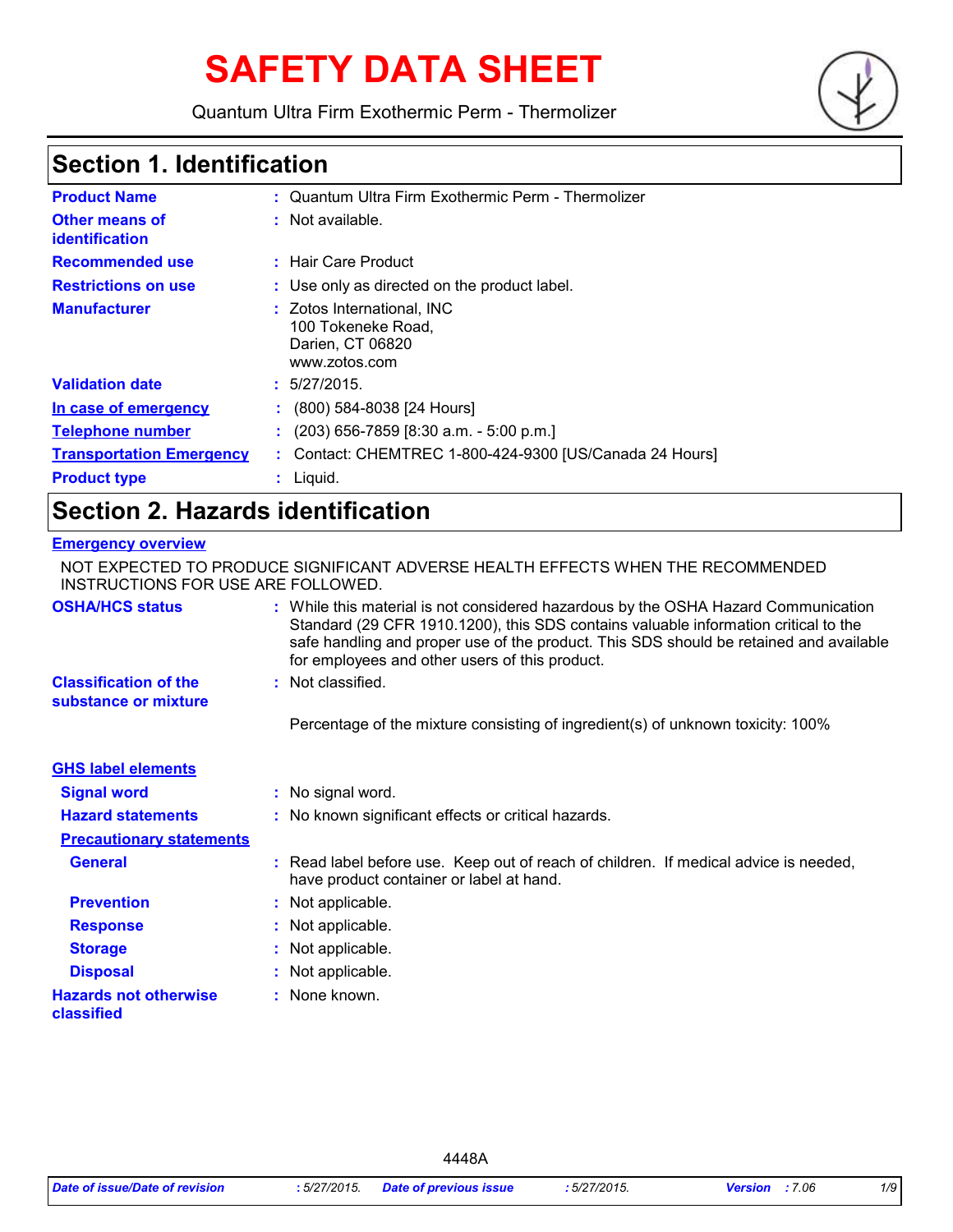### **Section 3. Composition/information on ingredients**

#### **Substance/mixture :**

: Mixture

#### **United States**

| <b>Name</b>       | 70   | <b>CAS number</b> |
|-------------------|------|-------------------|
| hydrogen peroxide | 3.65 | 722-84-1          |

Any concentration shown as a range is to protect confidentiality or is due to batch variation.

**There are no additional ingredients present which, within the current knowledge of the supplier and in the concentrations applicable, are classified as hazardous to health or the environment and hence require reporting in this section.**

**Occupational exposure limits, if available, are listed in Section 8.**

### **Section 4. First aid measures**

| <b>Description of necessary first aid measures</b> |                                                                                                                                         |
|----------------------------------------------------|-----------------------------------------------------------------------------------------------------------------------------------------|
| <b>Eye contact</b>                                 | : Immediately flush eyes with running water for at least 15 minutes, keeping eyelids open.<br>Get medical attention if you feel unwell. |
| <b>Inhalation</b>                                  | : Remove victim to fresh air and keep at rest in a position comfortable for breathing. Get<br>medical attention if you feel unwell.     |
| <b>Skin contact</b>                                | : Wash the contaminated skin gently and thoroughly with running water and non-abrasive<br>soap.                                         |
| <b>Ingestion</b>                                   | : Call physician immediately.                                                                                                           |
|                                                    | Indication of immediate medical attention and special treatment needed, if necessary                                                    |
| <b>Notes to physician</b>                          | : Treat symptomatically.                                                                                                                |
| <b>Specific treatments</b>                         | : No specific treatment.                                                                                                                |

# **See toxicological information (Section 11)**

**Protection of first-aiders** : Use suitable protective equipment (section 8).

## **Section 5. Fire-fighting measures**

| <b>Extinguishing media</b>                               |                                                                                                                                                                                                     |
|----------------------------------------------------------|-----------------------------------------------------------------------------------------------------------------------------------------------------------------------------------------------------|
| <b>Suitable extinguishing</b><br>media                   | : Use an extinguishing agent suitable for the surrounding fire.                                                                                                                                     |
| <b>Unsuitable extinguishing</b><br>media                 | : None known.                                                                                                                                                                                       |
| <b>Specific hazards arising</b><br>from the chemical     | : In a fire or if heated, a pressure increase will occur and the container may burst.                                                                                                               |
| <b>Hazardous thermal</b><br>decomposition products       | Decomposition products may include the following materials:<br>carbon dioxide<br>carbon monoxide<br>nitrogen oxides<br>halogenated compounds                                                        |
| <b>Special protective actions</b><br>for fire-fighters   | : Promptly isolate the scene by removing all persons from the vicinity of the incident if<br>there is a fire. No action shall be taken involving any personal risk or without suitable<br>training. |
| <b>Special protective</b><br>equipment for fire-fighters | : Fire-fighters should wear appropriate protective equipment and self-contained breathing<br>apparatus (SCBA) with a full face-piece operated in positive pressure mode.                            |
|                                                          |                                                                                                                                                                                                     |

|                                |             | <b>10 A</b>                   |             |                |     |
|--------------------------------|-------------|-------------------------------|-------------|----------------|-----|
| Date of issue/Date of revision | :5/27/2015. | <b>Date of previous issue</b> | : 5/27/2015 | Version : 7.06 | 2/9 |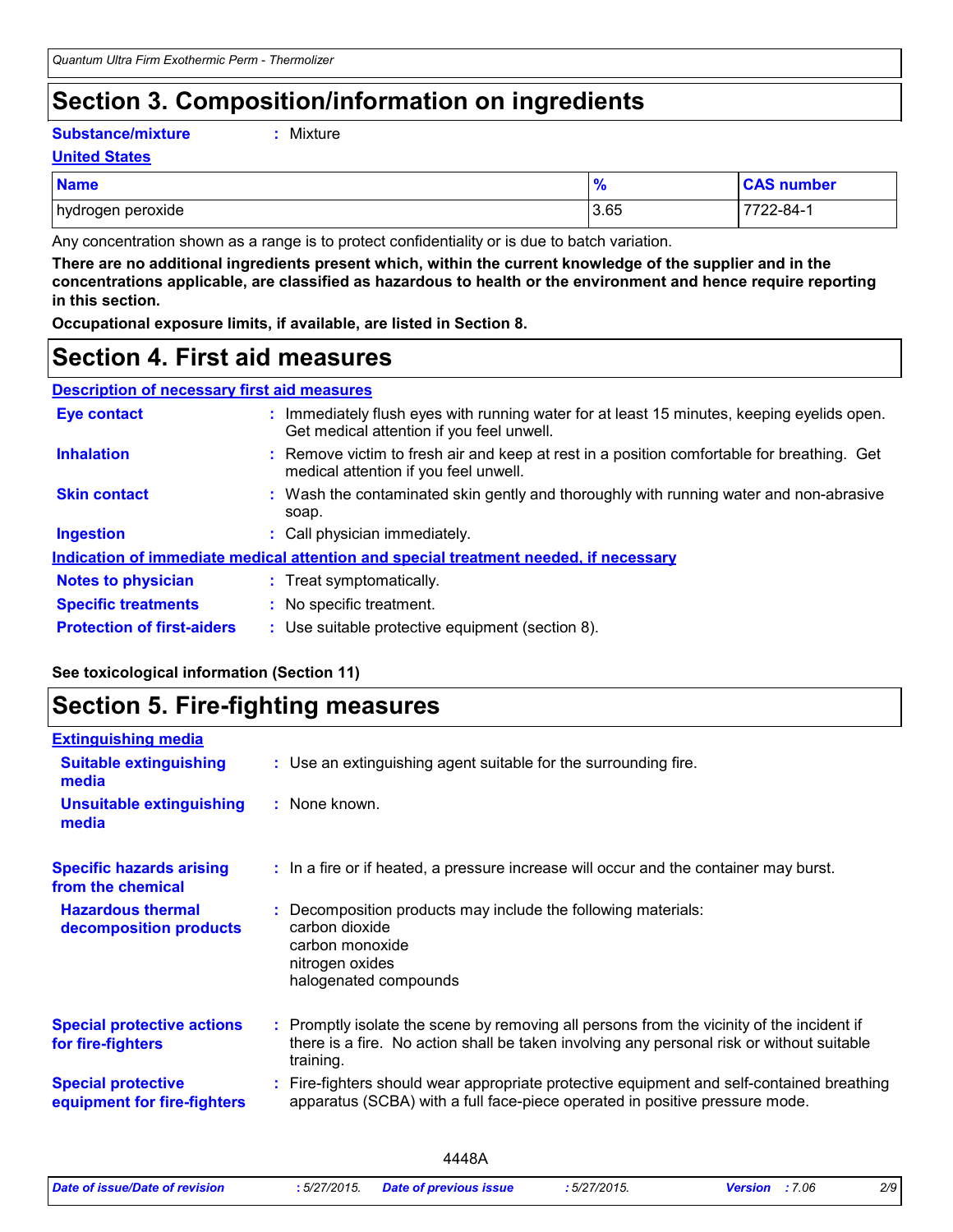### **Section 6. Accidental release measures**

|                                                              | <b>Personal precautions, protective equipment and emergency procedures</b>                                                                                                                                                                                                                                                                    |
|--------------------------------------------------------------|-----------------------------------------------------------------------------------------------------------------------------------------------------------------------------------------------------------------------------------------------------------------------------------------------------------------------------------------------|
| For non-emergency<br>personnel                               | : No action shall be taken involving any personal risk or without suitable training.<br>Evacuate surrounding areas. Keep unnecessary and unprotected personnel from<br>entering. Do not touch or walk through spilled material. Put on appropriate personal<br>protective equipment.                                                          |
|                                                              | For emergency responders : If specialised clothing is required to deal with the spillage, take note of any information<br>in Section 8 on suitable and unsuitable materials. See also the information in "For non-<br>emergency personnel".                                                                                                   |
| <b>Environmental precautions</b>                             | : Avoid dispersal of spilled material and runoff and contact with soil, waterways, drains<br>and sewers. Inform the relevant authorities if the product has caused environmental<br>pollution (sewers, waterways, soil or air).                                                                                                               |
| <b>Methods and materials for containment and cleaning up</b> |                                                                                                                                                                                                                                                                                                                                               |
| <b>Small spill</b>                                           | : Stop leak if without risk. Dilute with water and mop up if water-soluble.                                                                                                                                                                                                                                                                   |
| <b>Large spill</b>                                           | : Stop leak if without risk. Contain and collect spillage with non-combustible, absorbent<br>material e.g. sand, earth, vermiculite or diatomaceous earth and place in container for<br>disposal according to local regulations (see Section 13). Note: see Section 1 for<br>emergency contact information and Section 13 for waste disposal. |

# **Section 7. Handling and storage**

#### **Precautions for safe handling**

| <b>Protective measures</b>                                                       | : Put on appropriate personal protective equipment (see Section 8).                                                                                                                                                                                                                |
|----------------------------------------------------------------------------------|------------------------------------------------------------------------------------------------------------------------------------------------------------------------------------------------------------------------------------------------------------------------------------|
| <b>Advice on general</b><br>occupational hygiene                                 | : Eating, drinking and smoking should be prohibited in areas where this material is<br>handled, stored and processed. Remove contaminated clothing and protective<br>equipment before entering eating areas. See also Section 8 for additional information<br>on hygiene measures. |
| <b>Conditions for safe storage,</b><br>including any<br><b>incompatibilities</b> | Store in accordance with local regulations. Store in original container protected from<br>direct sunlight in a dry, cool and well-ventilated area, away from incompatible materials<br>(see Section 10) and food and drink.                                                        |

### **Section 8. Exposure controls/personal protection**

### **United States**

#### **Control parameters**

### **Occupational exposure limits**

| <b>Ingredient name</b> | <b>Exposure limits</b>                                                                                                                                                                                                                                 |
|------------------------|--------------------------------------------------------------------------------------------------------------------------------------------------------------------------------------------------------------------------------------------------------|
| hydrogen peroxide      | <b>ACGIH TLV (United States, 4/2014).</b><br>TWA: 1 ppm 8 hours.<br>TWA: 1.4 mg/m <sup>3</sup> 8 hours.<br>OSHA PEL 1989 (United States, 3/1989).<br>TWA: 1 ppm 8 hours.<br>TWA: 1.4 mg/m <sup>3</sup> 8 hours.<br>NIOSH REL (United States, 10/2013). |
|                        | TWA: 1 ppm 10 hours.<br>TWA: 1.4 mg/m <sup>3</sup> 10 hours.<br>OSHA PEL (United States, 2/2013).<br>TWA: 1 ppm 8 hours.<br>TWA: $1.4 \text{ mg/m}^3$ 8 hours.                                                                                         |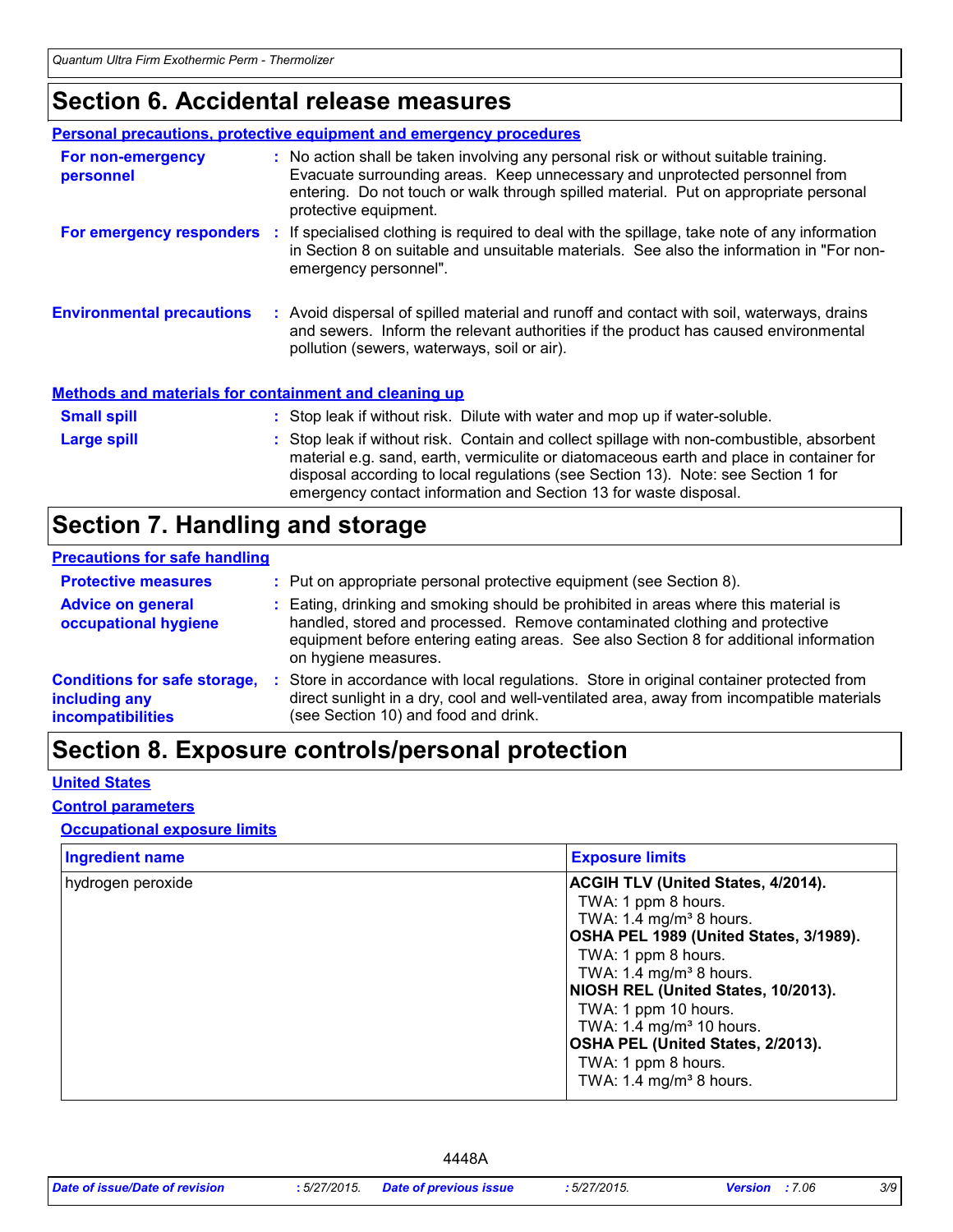### **Section 8. Exposure controls/personal protection**

| <b>Appropriate engineering</b>                   | : Good general ventilation should be sufficient to control worker exposure to airborne                                                                                                                                                                                                                                          |
|--------------------------------------------------|---------------------------------------------------------------------------------------------------------------------------------------------------------------------------------------------------------------------------------------------------------------------------------------------------------------------------------|
| <b>controls</b>                                  | contaminants.                                                                                                                                                                                                                                                                                                                   |
| <b>Environmental exposure</b><br><b>controls</b> | : Emissions from ventilation or work process equipment should be checked to ensure<br>they comply with the requirements of environmental protection legislation. In some<br>cases, fume scrubbers, filters or engineering modifications to the process equipment<br>will be necessary to reduce emissions to acceptable levels. |

| <b>Individual protection measures</b> |                                                                                                                                                                                                                                                                                                                            |
|---------------------------------------|----------------------------------------------------------------------------------------------------------------------------------------------------------------------------------------------------------------------------------------------------------------------------------------------------------------------------|
| <b>Hygiene measures</b>               |                                                                                                                                                                                                                                                                                                                            |
| <b>Hygiene measures</b>               | : When using do not eat, drink or smoke.                                                                                                                                                                                                                                                                                   |
| <b>Eye/face protection</b>            | : None.                                                                                                                                                                                                                                                                                                                    |
| <b>Skin protection</b>                |                                                                                                                                                                                                                                                                                                                            |
| <b>Hand protection</b>                | $:$ None.                                                                                                                                                                                                                                                                                                                  |
| <b>Body protection</b>                | : Wear suitable protective clothing.                                                                                                                                                                                                                                                                                       |
| <b>Other skin protection</b>          | : Appropriate footwear and any additional skin protection measures should be selected<br>based on the task being performed and the risks involved and should be approved by a<br>specialist before handling this product.                                                                                                  |
| <b>Other skin protection</b>          | : Appropriate footwear and any additional skin protection measures should be selected<br>based on the task being performed and the risks involved and should be approved by a<br>specialist before handling this product.                                                                                                  |
| <b>Respiratory protection</b>         | : Use a properly fitted, air-purifying or air-fed respirator complying with an approved<br>standard if a risk assessment indicates this is necessary. Respirator selection must be<br>based on known or anticipated exposure levels, the hazards of the product and the safe<br>working limits of the selected respirator. |

**Consult local authorities for acceptable exposure limits.**

### **Section 9. Physical and chemical properties**

| <b>Appearance</b>       |                                        |
|-------------------------|----------------------------------------|
| <b>Physical state</b>   | : Liquid. [Viscous liquid.]            |
| <b>Color</b>            | : Off-white.                           |
| Odor                    | $:$ Fragrant.                          |
| pH                      | : 3 to 4                               |
| <b>Boiling point</b>    | : $>100^{\circ}$ C ( $>212^{\circ}$ F) |
| <b>Flash point</b>      | : Closed cup: Not applicable.          |
| <b>Relative density</b> | $: 1.004$ to 1.01                      |

### **Section 10. Stability and reactivity**

| <b>Reactivity</b>                                   | : No specific test data related to reactivity available for this product or its ingredients. |
|-----------------------------------------------------|----------------------------------------------------------------------------------------------|
| <b>Chemical stability</b>                           | : The product is stable.                                                                     |
| <b>Possibility of hazardous</b><br><b>reactions</b> | : Under normal conditions of storage and use, hazardous reactions will not occur.            |
| <b>Conditions to avoid</b>                          | : No specific data.                                                                          |
| <b>Incompatible materials</b>                       | : No specific data.                                                                          |
|                                                     | 4448A                                                                                        |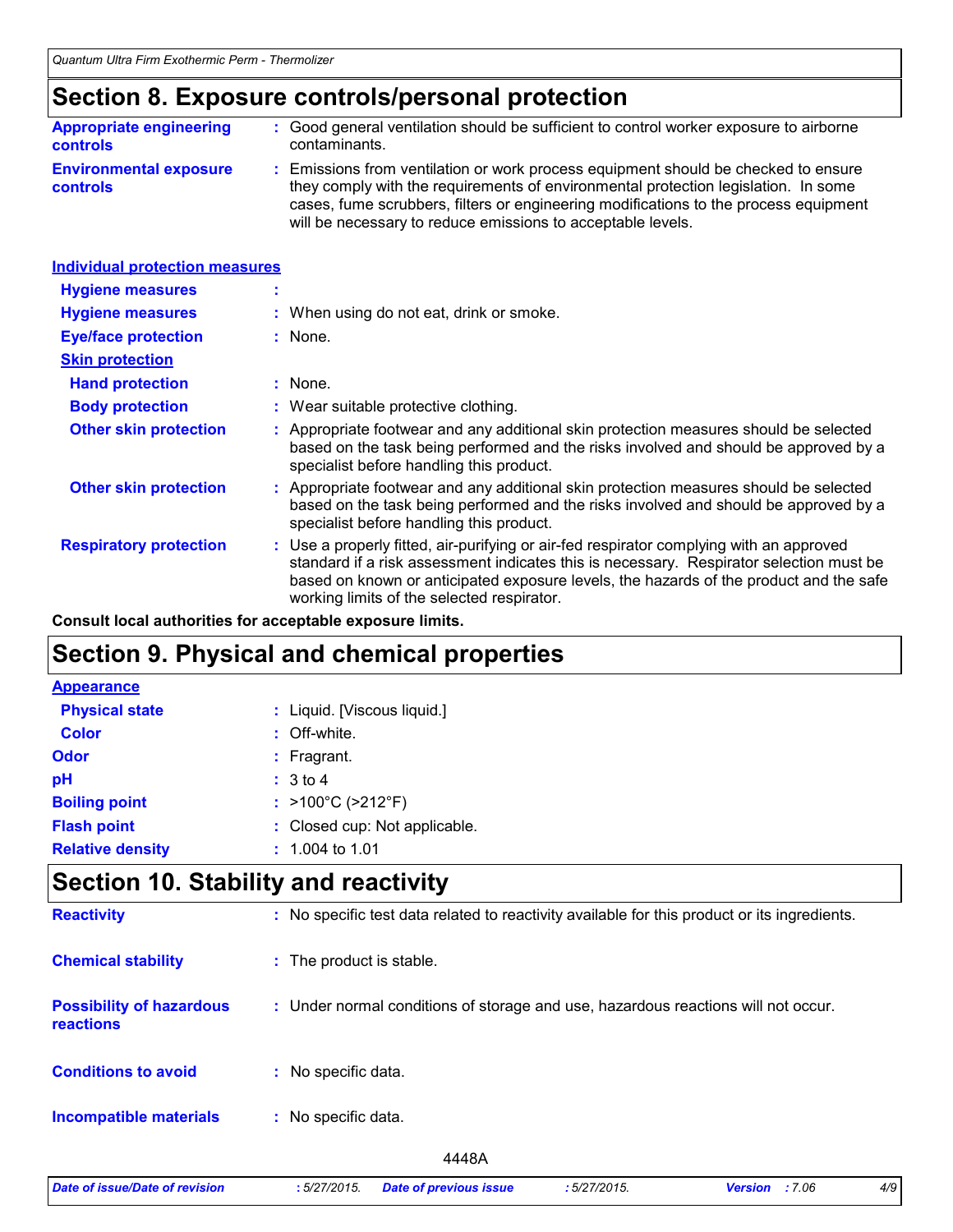### **Section 10. Stability and reactivity**

**Hazardous decomposition products**

Under normal conditions of storage and use, hazardous decomposition products should **:** not be produced.

### **Section 11. Toxicological information**

#### **United States**

**Information on toxicological effects**

#### **Acute toxicity**

Not available.

#### **Irritation/Corrosion**

| <b>Product/ingredient name</b> | <b>Result</b>           | <b>Species</b> | <b>Score</b> | <b>Exposure</b> | <b>Observation</b> |
|--------------------------------|-------------------------|----------------|--------------|-----------------|--------------------|
| hydrogen peroxide              | IEves - Severe irritant | Rabbit         |              | milligrams      |                    |

### **Sensitization**

Not available.

#### **Mutagenicity**

Not available.

#### **Carcinogenicity**

Not available.

### **Classification**

| <b>Product/ingredient name</b> | <b>OSHA</b> | <b>IARC</b> | <b>NTP</b> |
|--------------------------------|-------------|-------------|------------|
| hydrogen peroxide              |             |             |            |

### **Reproductive toxicity**

Not available.

#### **Teratogenicity**

Not available.

### **Specific target organ toxicity (single exposure)**

Not available.

### **Specific target organ toxicity (repeated exposure)**

Not available.

#### **Aspiration hazard**

Not available.

#### **Information on the likely routes of exposure :** Not available.

| <b>Potential acute health effects</b> |    |                                                                                                                     |
|---------------------------------------|----|---------------------------------------------------------------------------------------------------------------------|
| <b>Eye contact</b>                    |    | : No known significant effects or critical hazards.                                                                 |
| <b>Inhalation</b>                     |    | Exposure to decomposition products may cause a health hazard. Serious effects may<br>be delayed following exposure. |
| <b>Skin contact</b>                   |    | : No known significant effects or critical hazards.                                                                 |
| <b>Ingestion</b>                      |    | : No known significant effects or critical hazards.                                                                 |
|                                       |    | Symptoms related to the physical, chemical and toxicological characteristics                                        |
| <b>Eye contact</b>                    | ÷. | No specific data.                                                                                                   |
| <b>Inhalation</b>                     |    | : No specific data.                                                                                                 |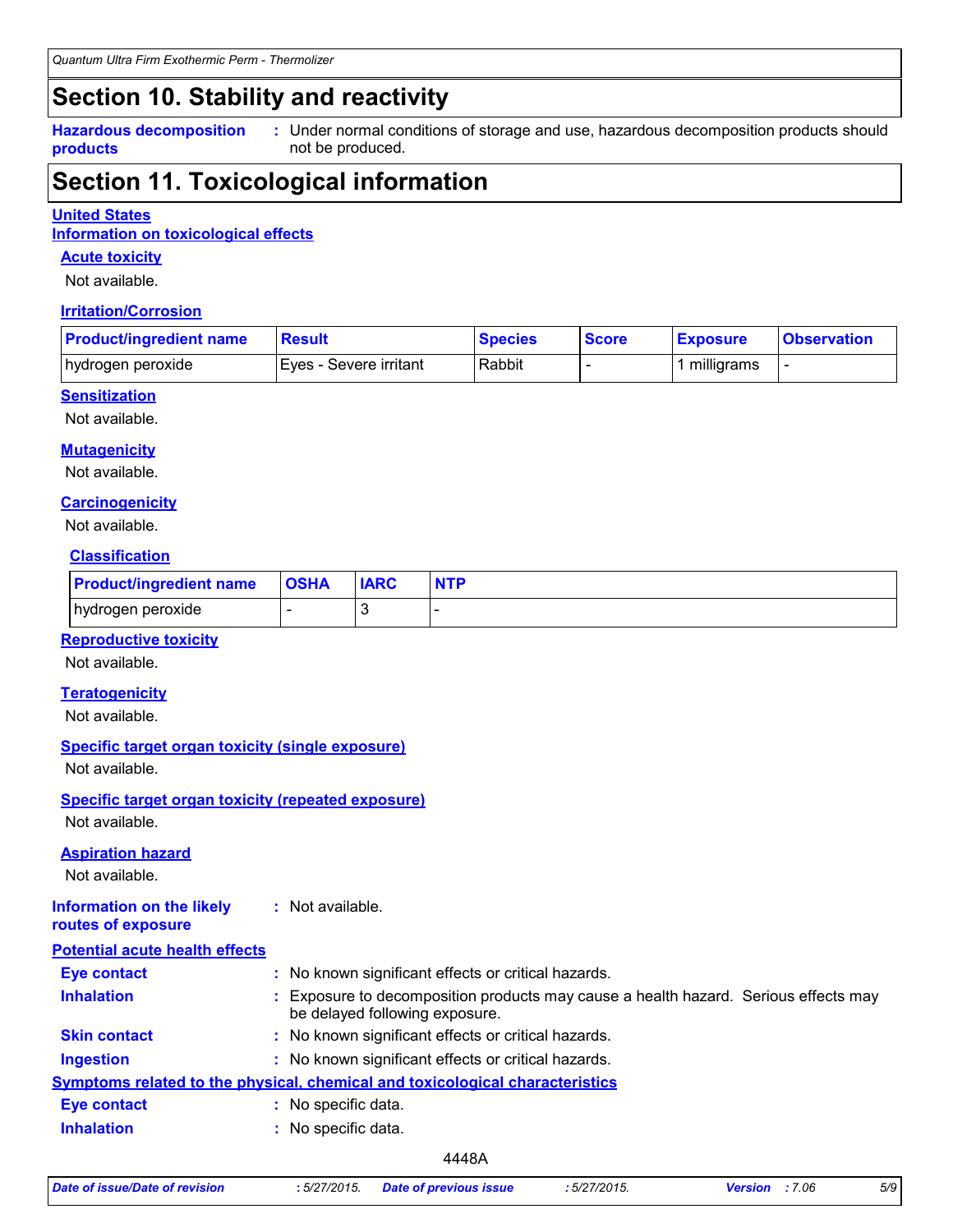### **Section 11. Toxicological information**

| <b>Skin contact</b>                               | : No specific data.                                                                      |
|---------------------------------------------------|------------------------------------------------------------------------------------------|
| <b>Ingestion</b>                                  | : No specific data.                                                                      |
|                                                   | Delayed and immediate effects and also chronic effects from short and long term exposure |
| <b>Short term exposure</b>                        |                                                                                          |
| <b>Potential immediate</b><br>effects             | : Not available.                                                                         |
| <b>Potential delayed effects</b>                  | : Not available.                                                                         |
| <b>Long term exposure</b>                         |                                                                                          |
| <b>Potential immediate</b><br>effects             | : Not available.                                                                         |
| <b>Potential delayed effects : Not available.</b> |                                                                                          |
| <b>Potential chronic health effects</b>           |                                                                                          |
| Not available.                                    |                                                                                          |
| <b>General</b>                                    | : No known significant effects or critical hazards.                                      |
| <b>Carcinogenicity</b>                            | : No known significant effects or critical hazards.                                      |
| <b>Mutagenicity</b>                               | : No known significant effects or critical hazards.                                      |
| <b>Teratogenicity</b>                             | : No known significant effects or critical hazards.                                      |
| <b>Developmental effects</b>                      | : No known significant effects or critical hazards.                                      |
| <b>Fertility effects</b>                          | : No known significant effects or critical hazards.                                      |
| <b>Numerical measures of toxicity</b>             |                                                                                          |
| <b>Acute toxicity estimates</b>                   |                                                                                          |
| Not available.                                    |                                                                                          |

### **Section 12. Ecological information**

### **United States**

### **Toxicity**

| <b>Product/ingredient name</b> | <b>Result</b>                      | <b>Species</b>                                               | <b>Exposure</b> |
|--------------------------------|------------------------------------|--------------------------------------------------------------|-----------------|
| hydrogen peroxide              | Acute EC50 1.2 mg/l Marine water   | Algae - Dunaliella tertiolecta -<br>Exponential growth phase | 72 hours        |
|                                | Acute EC50 5.38 mg/l Fresh water   | Algae - Pseudokirchneriella<br>subcapitata                   | 96 hours        |
|                                | Acute EC50 2320 µg/l Fresh water   | Daphnia - Daphnia magna -<br>Neonate                         | 48 hours        |
|                                | Acute LC50 93 ppm Fresh water      | Fish - Oncorhynchus mykiss                                   | 96 hours        |
|                                | Chronic NOEC 989.7 ppm Fresh water | Fish - Oncorhynchus<br>Itshawytscha - Egg                    | 43 days         |

### **Persistence and degradability**

Not available.

### **Bioaccumulative potential**

| <b>Product/ingredient name</b>                                | $LogP_{ow}$                                         | <b>BCF</b> | <b>Potential</b> |
|---------------------------------------------------------------|-----------------------------------------------------|------------|------------------|
| hydrogen peroxide                                             | $-1.36$                                             |            | low              |
| <b>Mobility in soil</b>                                       |                                                     |            |                  |
| <b>Soil/water partition</b><br>coefficient (K <sub>oc</sub> ) | : Not available.                                    |            |                  |
| <b>Other adverse effects</b>                                  | : No known significant effects or critical hazards. |            |                  |

| Date of issue/Date of revision | :5/27/2015. | <b>Date of previous issue</b> | :5/27/2015. |
|--------------------------------|-------------|-------------------------------|-------------|
|                                |             |                               |             |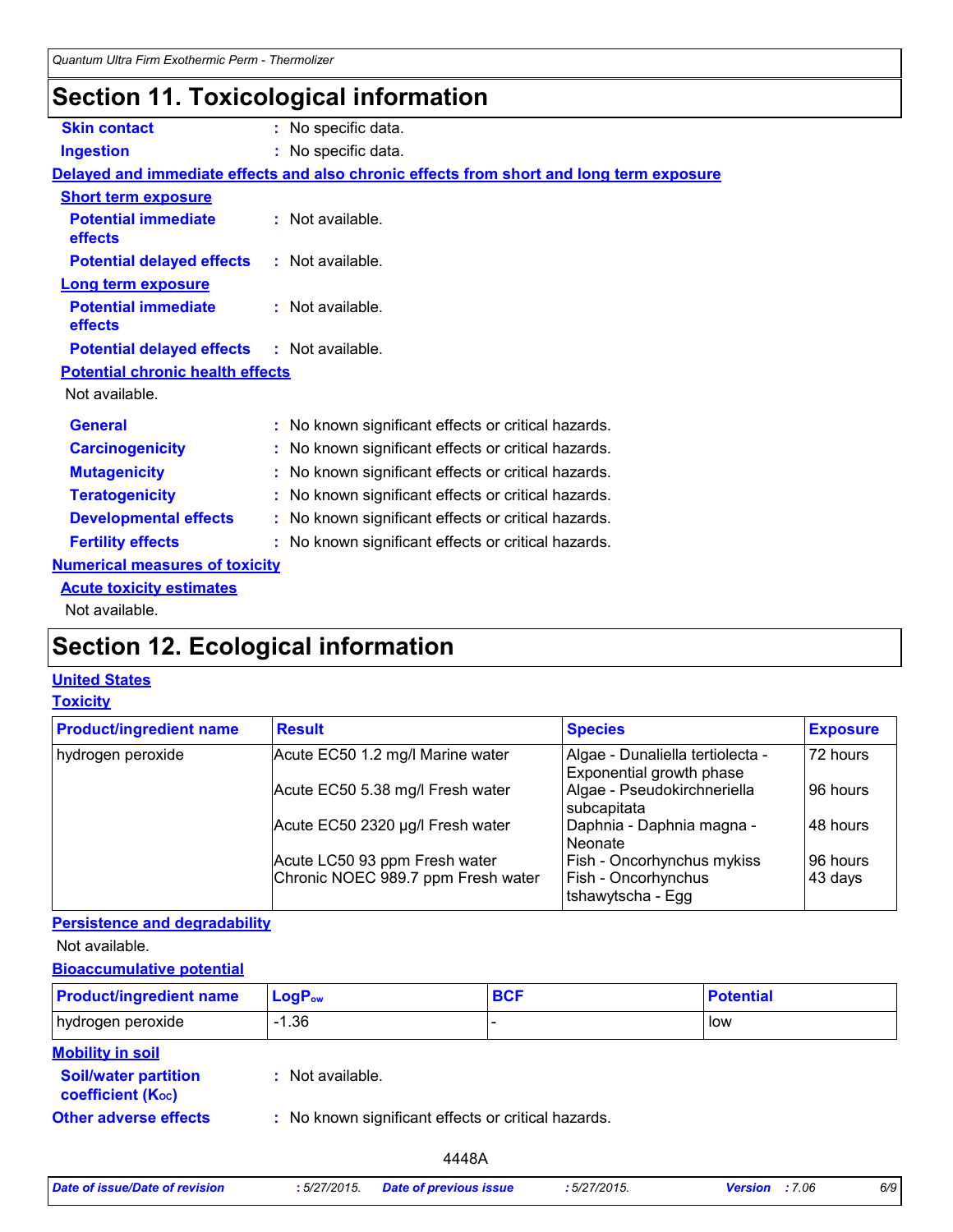### **Section 13. Disposal considerations**

#### **Disposal methods :**

Disposal of this product, solutions and any by-products should at all times comply with the requirements of environmental protection and waste disposal legislation and any regional local authority requirements.

### **Section 14. Transport information**

| <b>Regulatory</b><br>information       | <b>UN number</b>         | <b>Proper shipping name</b> | <b>Classes</b> | PG*                      | Label | <b>Additional</b><br>information |
|----------------------------------------|--------------------------|-----------------------------|----------------|--------------------------|-------|----------------------------------|
| <b>DOT Classification</b>              | <b>Not</b><br>regulated. |                             |                | $\overline{\phantom{0}}$ |       |                                  |
| <b>TDG Classification</b>              | <b>Not</b><br>regulated. |                             |                | -                        |       |                                  |
| <b>Mexico</b><br><b>Classification</b> | Not<br>regulated.        |                             |                | -                        |       |                                  |
| <b>ADR/RID Class</b>                   | <b>Not</b><br>regulated. |                             |                | -                        |       |                                  |
| <b>IMDG Class</b>                      | Not<br>regulated.        |                             |                | -                        |       |                                  |
| <b>IATA-DGR Class</b>                  | Not<br>regulated.        |                             |                | -                        |       |                                  |

PG\* : Packing group

### **Section 15. Regulatory information**

**U.S. Federal regulations Clean Water Act (CWA) 311**: Phosphoric acid, solution **: TSCA 8(a) CDR Exempt/Partial exemption**: Not determined **United States inventory (TSCA 8b)**: Not determined.

| <b>Clean Air Act Section 112 : Not listed</b><br>(b) Hazardous Air<br><b>Pollutants (HAPs)</b> |              |
|------------------------------------------------------------------------------------------------|--------------|
| <b>Clean Air Act Section 602</b><br><b>Class I Substances</b>                                  | : Not listed |
| <b>Clean Air Act Section 602</b><br><b>Class II Substances</b>                                 | : Not listed |
| <b>DEA List I Chemicals</b><br>(Precursor Chemicals)                                           | : Not listed |
| <b>DEA List II Chemicals</b><br><b>(Essential Chemicals)</b>                                   | : Not listed |

### **SARA 302/304**

**Composition/information on ingredients**

|                   |               |                  | <b>SARA 302 TPQ</b> |           | <b>SARA 304 RQ</b> |           |
|-------------------|---------------|------------------|---------------------|-----------|--------------------|-----------|
| <b>Name</b>       | $\frac{9}{6}$ | <b>EHS</b> (lbs) |                     | (gallons) | (lbs)              | (gallons) |
| hydrogen peroxide | 3.65          | Yes.             | 1000                | 106.1     | 1000               | 106.1     |

**SARA 311/312**

**SARA 304 RQ :** 27434.8 lbs / 12455.4 kg [2056.5 gal / 7784.6 L]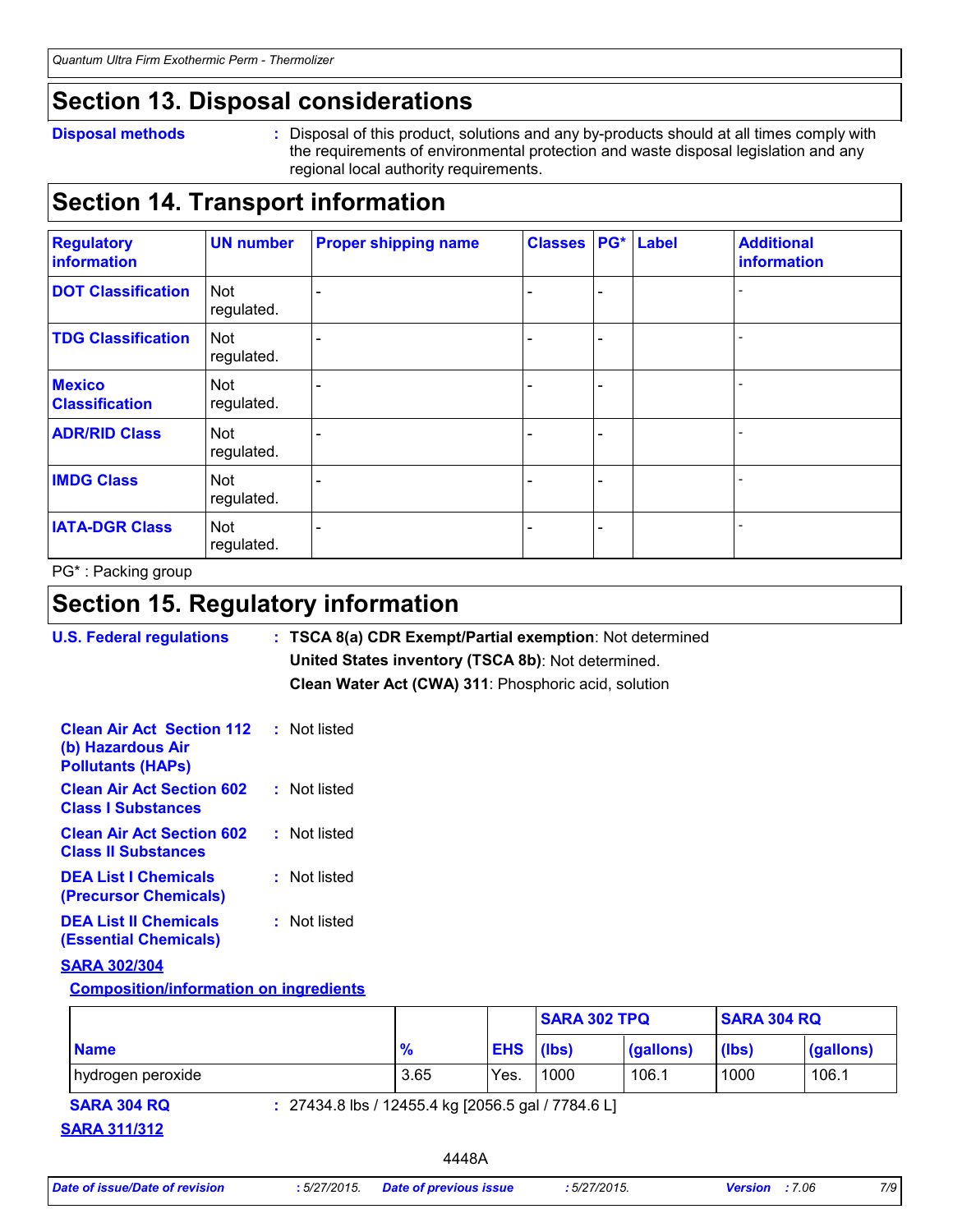### **Section 15. Regulatory information**

**Classification :** Not applicable.

#### **Composition/information on ingredients**

| <b>Name</b>       | $\frac{9}{6}$ | <b>Fire</b> | <b>Sudden</b><br>hazard release of<br><b>pressure</b> | <b>Reactive</b> | <b>Immediate</b><br>(acute)<br>health<br><b>hazard</b> | <b>Delayed</b><br>(chronic)<br>health<br>hazard |
|-------------------|---------------|-------------|-------------------------------------------------------|-----------------|--------------------------------------------------------|-------------------------------------------------|
| hydrogen peroxide | 3.65          | No.         | No.                                                   | INo.            | Yes.                                                   | No.                                             |

#### **State regulations**

| <b>Massachusetts</b> | : The following components are listed: HYDROGEN PEROXIDE                                       |
|----------------------|------------------------------------------------------------------------------------------------|
| <b>New York</b>      | : The following components are listed: Hydrogen peroxide                                       |
| <b>New Jersey</b>    | : The following components are listed: HYDROGEN PEROXIDE; PROPYLENE GLYCOL;<br>1.2-PROPANEDIOL |
| <b>Pennsylvania</b>  | : The following components are listed: 1,2-PROPANEDIOL                                         |

### **California Prop. 65**

Not available. CALIFORNIA PROPOSITION 65: The following statement is made in order to comply with the California Safe Drinking Water and Toxic Enforcement Act of 1986. This product is not known to the State of California to cause cancer.

#### **International regulations**

### **Chemical Weapon Convention List Schedules I, II & III Chemicals**

Not listed.

### **Montreal Protocol (Annexes A, B, C, E)**

Not listed.

### **Stockholm Convention on Persistent Organic Pollutants**

Not listed.

### **Rotterdam Convention on Prior Inform Consent (PIC)**

Not listed.

### **UNECE Aarhus Protocol on POPs and Heavy Metals**

Not listed.

#### **Canada**

| <b>WHMIS (Canada)</b>        | : Not controlled under WHMIS (Canada).   |
|------------------------------|------------------------------------------|
| <b>Canadian lists</b>        |                                          |
| <b>Canadian NPRI</b>         | : None of the components are listed.     |
| <b>CEPA Toxic substances</b> | : None of the components are listed.     |
| <b>Canada inventory</b>      | : All components are listed or exempted. |

**This product has been classified in accordance with the hazard criteria of the Controlled Products Regulations and the MSDS contains all the information required by the Controlled Products Regulations.**

#### **Mexico**

**Classification :**